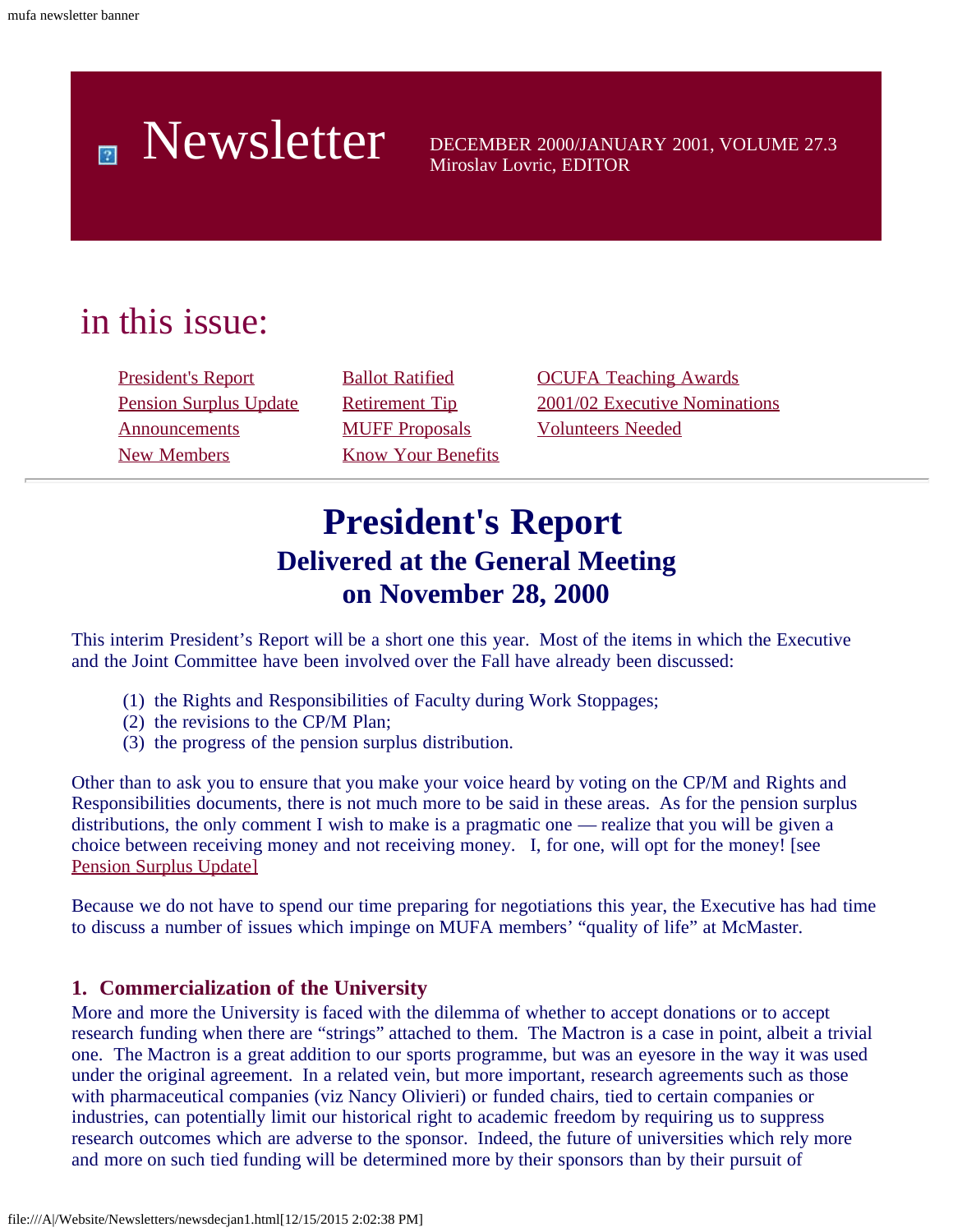knowledge through groundbreaking innovative research. This will profoundly change the nature of universities and we at McMaster need to monitor what quid pro quo is required when we accept donations of any type.

#### **2. Participation in Academic Life and Governance**

One of the things that has impressed me over the years is the number of dedicated individuals who have been willing to dedicate their time to MUFA as well as to the various bodies such as Senate and other committees which participate in the governance of the University. It has become more and more evident in recent years, however, that it is the same people who repeatedly take on these burdens. As well, election to Senate or appointment to committees seems to have become an honorific rather than a true participation in making decisions in the institution. Committee reports, such as those that related to Canada Research Chairs, pass through Senate without any discussion or only token questioning. In fact, in the Senate it seems that only the student members are ready to debate issues relating to them.

Apathy in University affairs has become a way of life. Of course, we are rewarded primarily for doing our teaching and research and very much less so for becoming actively involved in administration (unless we hold an administrative position like Dean) and this partially explains why active participation seems to be declining. There is a problem with this however. Major changes are taking place and need to take place at McMaster to cope with the large influx of students starting in 2002/2003 related to the double cohort. It is important that we become involved in guiding and helping to design these changes and not simply to have changes imposed upon us. For example, two questions relating to this issue that have been raised several times are:

- How does our first year curriculum have to change to accommodate students without an OAC background?
- How can we recruit sufficient, talented faculty in time to teach the additional courses needed to service all of these additional students?

These issues we hope are under discussion at the Faculty level, but faculty members need to become more involved in trying to develop workable solutions to these and other problems faced by McMaster.

One of the reasons I became involved in MUFA (I have been on the Executive ten years out of the twenty I have been a faculty member) is that I believe that if I want to have an effect on the terms and conditions of my employment, MUFA participation is the way to accomplish it. In fact, I have learned that MUFA is indeed an important player in University governance. By participating in MUFA, the quality of life of faculty and librarians is affected greatly.

I believe that faculty members and librarians need to consider their participation, whether it be with MUFA or with the University, and try to make a more effective contribution to University governance.

#### **3. Faculty Complement**

As mentioned before, the state of McMaster's faculty is in flux. One of the problems that we cope with continuously is trying to determine how many active faculty we currently have and how many will be needed, given increased student numbers and retirements over the next five to ten years. It is troubling that different numbers are quoted in different contexts making any MUFA assessment of the state of the faculty very difficult. All of us need to be aware (as most probably are) that McMaster has a faculty shortfall that must be addressed if we are to maintain our position as a research intensive institution.

#### **4. The President's House**

Because Peter George has purchased a house in Ancaster, he is no longer going to make use of the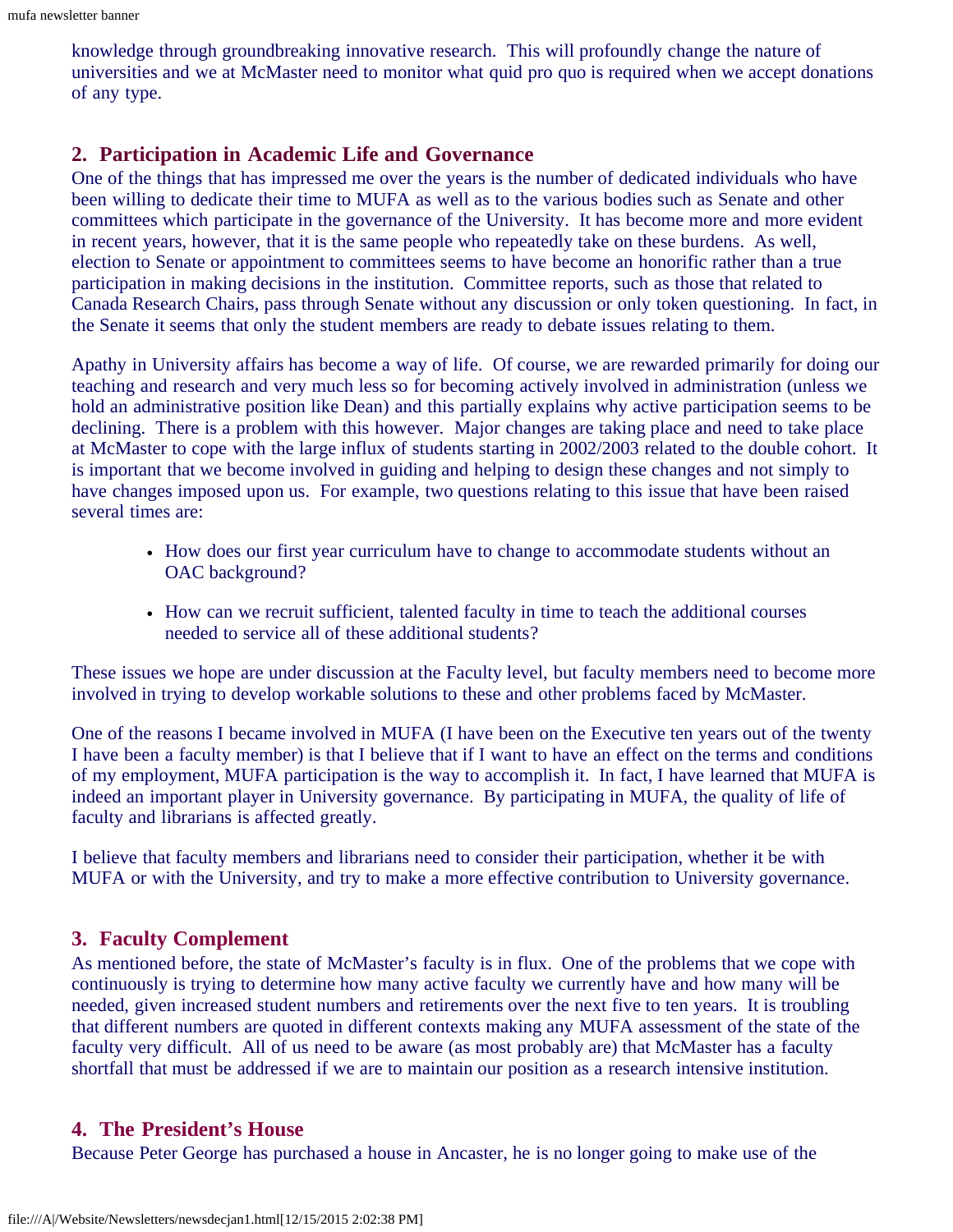President's House as his primary residence. Many will remember that during the ten years of Alvin Lee's presidency the President's House was used as a Bed and Breakfast for visitors to the McMaster campus as well as for receptions, dinners, etc. A number of MUFA members have suggested to me that the President's House should be returned to such a use. I have mentioned this to a number of administrators who agreed that this is a good idea since the previous ten-year use of the House for temporary accommodation created tremendous good will for the University. MUFA will pursue this further and may be calling on individual librarians and faculty members to try to gain support for this use of the President's House.

Stranger than Fiction

#### **5. MUFA's 50th Anniversary**

In the 2001/2002 academic year MUFA celebrates its Golden Anniversary. To this end, we have begun to discuss various special activities that MUFA will undertake during that year. One activity which we have begun is to solicit past MUFA presidents to prepare essays on their presidential year to be compiled into a celebratory volume for our 50th Anniversary. A number of individuals have already responded and we hope the volume (which we hope to publish) will serve as an informal first pass at a history of MUFA. Our hope is that a formal history can be written in the near future.

A few things we learned about our organization in assembling materials are that McMaster was a founding member of both (indeed the founder) of CAUT and OCUFA. We can indeed be proud of our 50 years as an Association.

> *Bernadette Lynn MUFA President*

 $\vert 2 \vert$ 

Your food stamps will be stopped effective March 2001 because we received notice that you passed away. May God bless you. You may reapply if there is a change in your circumstances.

Department of Social Services

 $|2\rangle$ 

### **Pension Surplus Update**

<span id="page-2-0"></span>As you are all aware, we are approaching a crucial period regarding the proposed Pension Surplus distribution. Things are moving forward on many fronts and you will all see the results of our labours soon. In this update, I just want to outline what is happening over the next little while.

First, barring any last minute glitches, you should receive a package in early February with a report outlining the agreement, a statement giving you an estimate of your surplus share, and an invitation to a meeting of Plan members where you can have the agreement explained to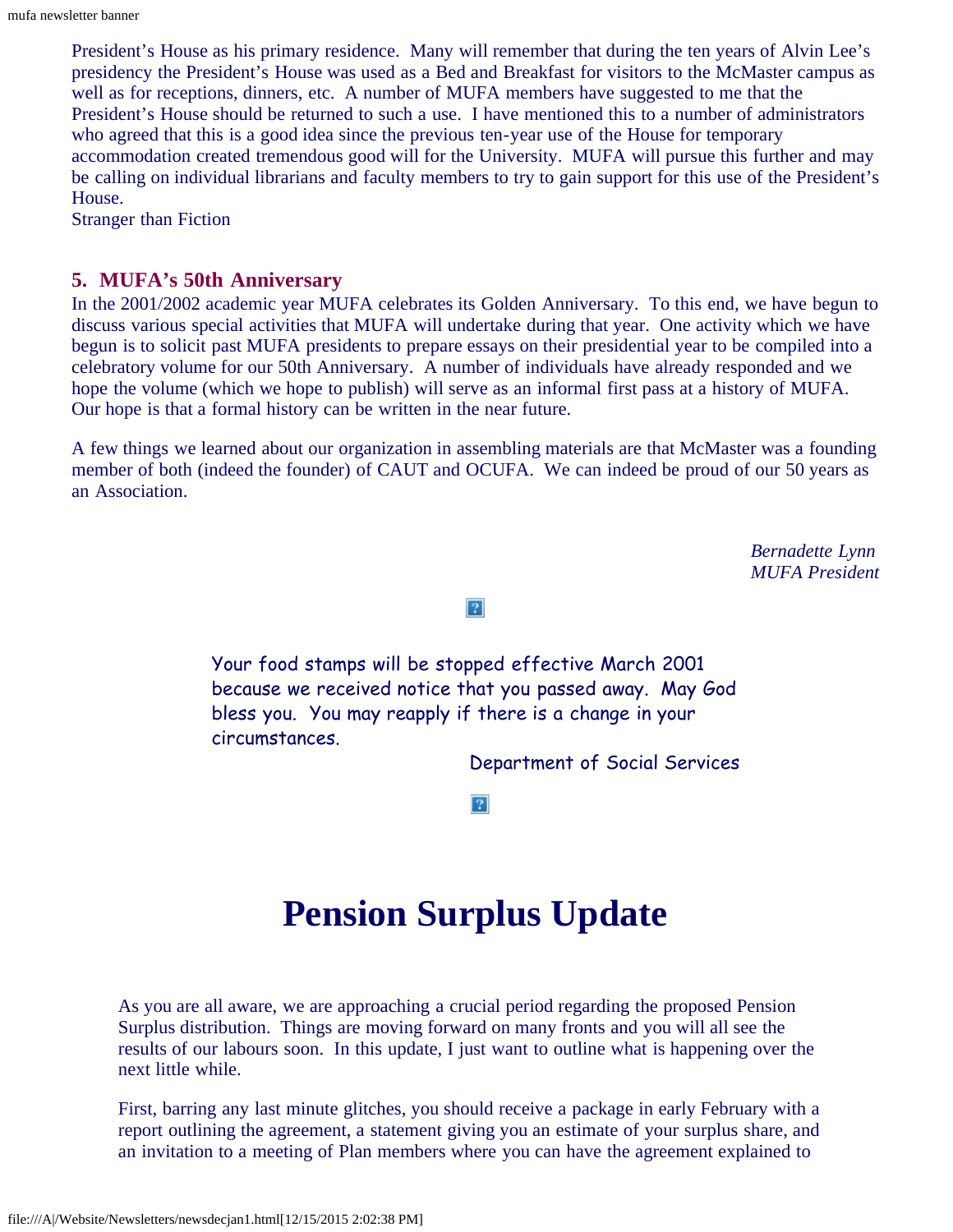you and ask details of our (the Plan members) lawyer and actuary. I will also attend all meetings for faculty and librarians to answer your questions. Finally, you will also receive in the packet an authorization for your signature which will authorize our lawyers to act on your behalf in agreeing to the surplus distribution plan.

The meetings will be held in study break week and in the two subsequent weeks. Separate meetings are planned for staff, faculty, clinical faculty and retirees based on the expectation that members of the different groups will have different interests and questions. You will be invited to a particular meeting, but if you cannot make that one because of scheduled commitments, you can attend another. For those who are not able to attend any meeting, there will be a toll free phone number and an e-mail address established where you can ask questions of our lawyers and actuaries.

Voting (or more accurately, authorization of the law firm to act on your behalf) will take place up until the end of April. Failure to vote is a NO vote in this context according to Ontario Pension law and will mean you will not share in the surplus. It is, therefore, very important that you sign and send in the authorization. If you have not received the package and you know that others have, make sure you follow up and find out what has happened to your package. The MUFA Office will be able to help in this regard.

As I have mentioned on other occasions, once the voting is complete, there are still many other steps to complete before a distribution is possible. This includes authorization from the Ontario Courts, the Financial Services Commission of Ontario, and Revenue Canada. If we get the voting done by the end of April as outlined above, I am hopeful that we are still on target for an end of the year or early 2002 distribution.

I look forward to seeing you at the meetings.

*Les Robb Professor of Economics*

#### Announcements

#### <span id="page-3-1"></span><span id="page-3-0"></span>**Welcome New Members**

Fred Aswani Economics Barry Bartlett Kinesiology Rashid Khan Economics Helene M. Larin Nursing

Hans U. Boden Math & Statistics Alan Flint School of the Arts Steven E. Hanna Rehabilitation Science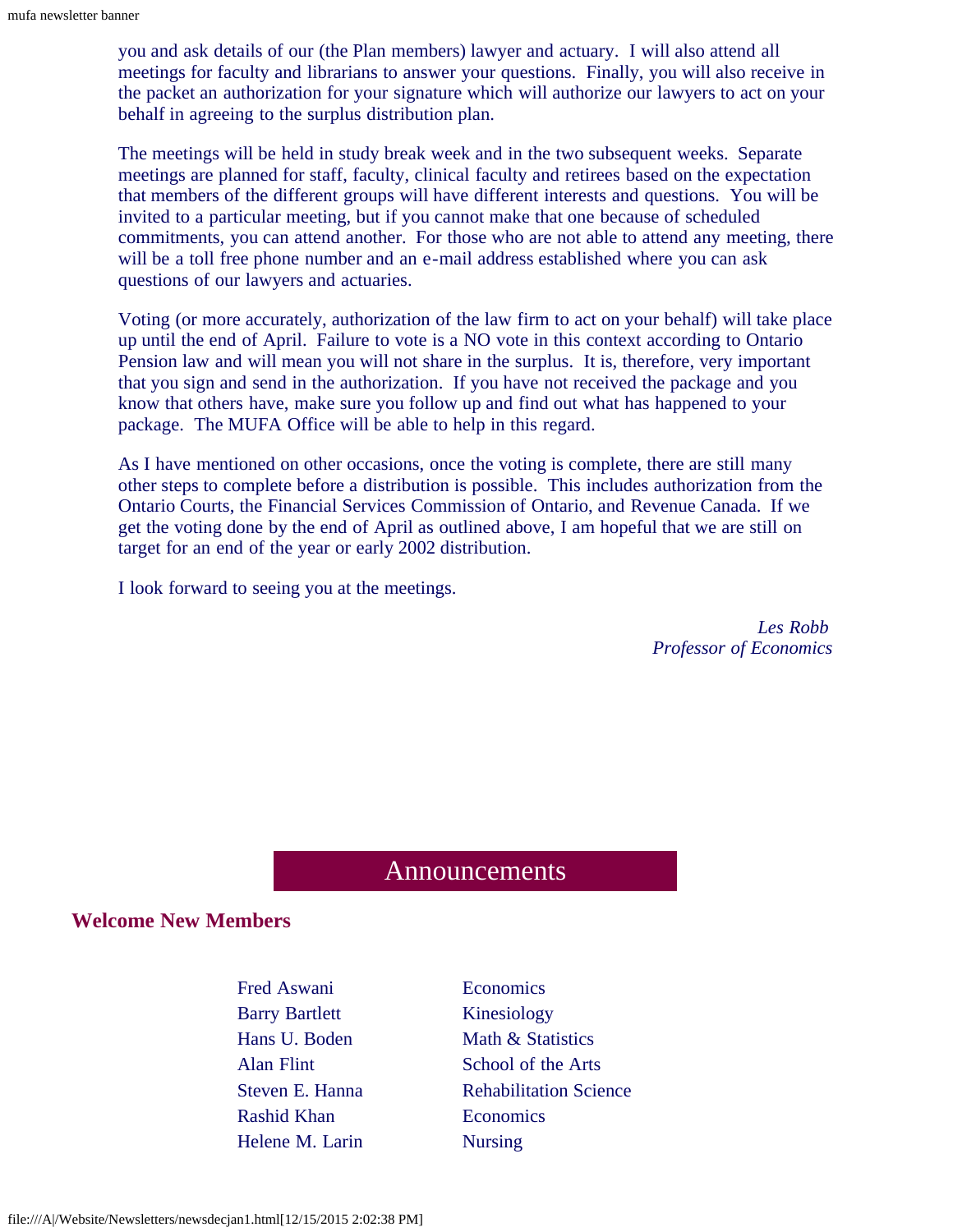Andrew Martindale Anthropology Paul Z. Rivers School of the Arts Bernardo Trigatti Biochemistry Andre Turcotte Political Science

#### <span id="page-4-0"></span>**Ballots Ratified**

I have counted the ballots which were distributed to all MUFA members on the Career Progress/Merit Plan on November 20, 2000 requesting a YES or NO response to the following question:

> *I hereby approve the revisions to the [Faculty Career Progress/Merit](file:///A|/Website/Newsletters/handbook/cpm.htm) [Plan](file:///A|/Website/Newsletters/handbook/cpm.htm) as agreed to by the Joint Committee on November 1, 2000.*

#### **Responses YES 158 NO 2 SPOILED 3 Total Ballots Cast 163**

I have counted the ballots which were distributed to all MUFA faculty members on November 20, 2000 requesting a YES or NO response to the following question:

> *I hereby approve the [Statement on Rights and Responsibilities of](file:///A|/Website/Newsletters/handbook/workstop.html) [Faculty during Work Stoppages by Other Groups at McMaster](file:///A|/Website/Newsletters/handbook/workstop.html) [University](file:///A|/Website/Newsletters/handbook/workstop.html) as agreed to by the Joint Committee on October 30, 2000.*

> > **Responses YES 168 NO 3 SPOILED 3 Total Ballots Cast 174**

> > > *E. R. Mead, Returning Officer December 4, 2000*

 $|2|$ 

### **Retirement Tip**

<span id="page-4-1"></span>You have to apply 6 MONTHS IN ADVANCE to obtain Canada Pension Plan (CPP) and Old Age Security (OAS) benefits. Call 1-800-277-9914 for an application or drop into their office in the Standard Life Building.

#### <span id="page-4-2"></span>**Board of Governors Approves MUFF Proposals**

At its meeting on December 14, 2000, the Board of Governors approved the proposals put forward by the MUFF Committee. (The McMaster University Futures Fund is funded by the interest earned on the cash that could not be remitted to the Pension Plan as a result of limitations imposed by Revenue Canada.) Two of the provisions will be of special interest to faculty and librarians.

**Continuation of Conference Support.** A faculty or staff member may receive one allocation of \$650 in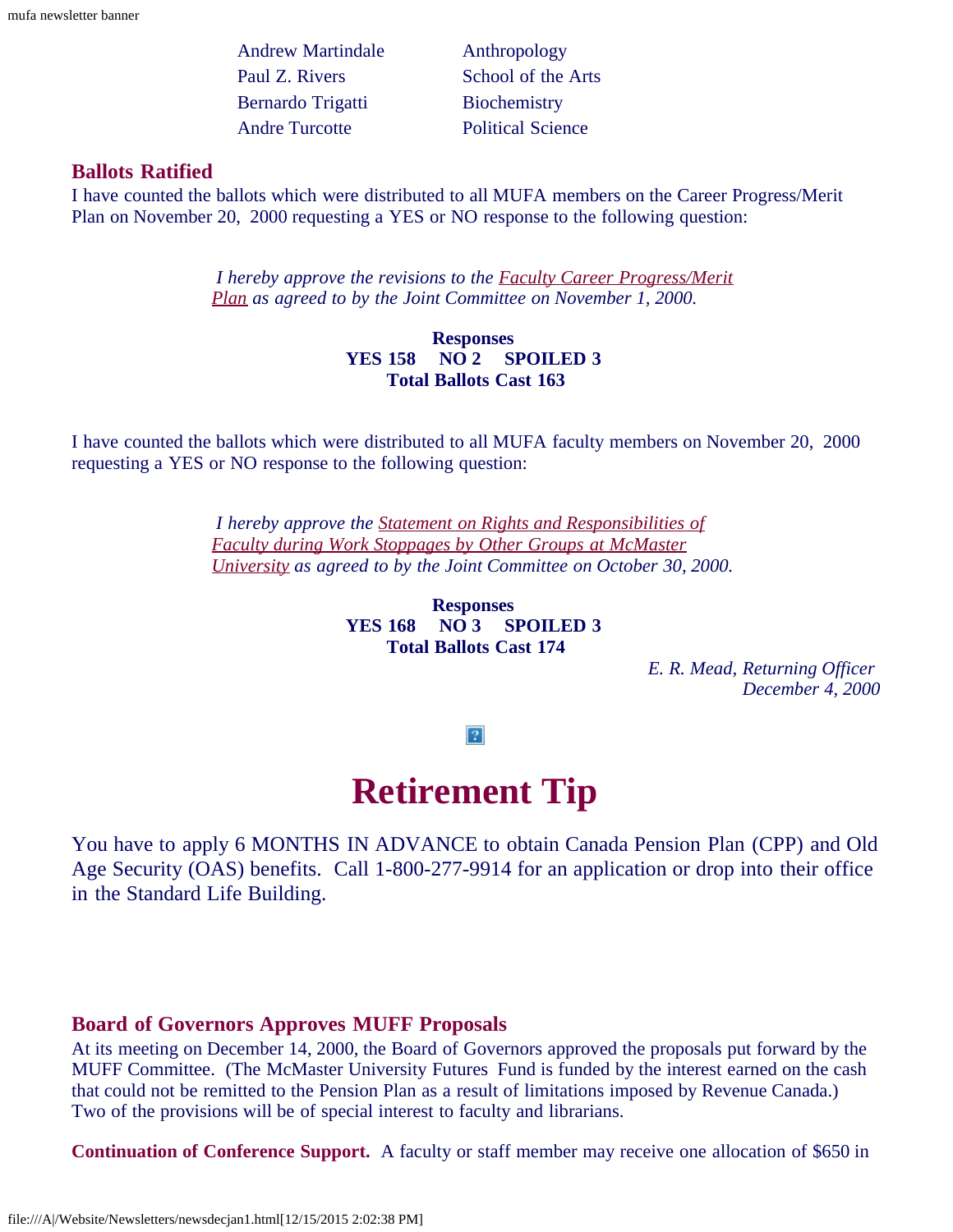the period July 1, 2000 to June 30, 2001. To qualify for funding, a faculty member must be the author of a paper presented to a conference and a staff member must make a formal presentation at a provincial, national or international conference of an organization that is appropriate to the employee's employment activity at McMaster. [Application forms](file:///A|/Website/Newsletters/muff.html) are available on the MUFA web site.

**Scholarships.** MUFF has set aside \$100,000 for scholarships for the children of members of the salaried pension plan. This is a continuation of last year's allocation.

#### <span id="page-5-1"></span>**Know Your Benefits:** Out of Province Medical Coverage

Teaching staff and librarians are covered under the Blue Cross Deluxe Option "Health Plan While Outside Canada" for emergency medical expenses up to a lifetime maximum of \$1,000,000 for any one trip up to 120 days. In the event of a medical emergency, the plan member should contact the Medical Alarm Centre indicated on the Blue Cross Card. Claims in excess of \$200 will be coordinated with OHIP through Blue Cross. The employee may be required to pay for expenses less than \$200 and submit to Blue Cross for reimbursement. A procedure to assist you with such claims can be obtained through Human Resources.

For any trip which is for periods beyond 120 days, an application must be sent to HR for extended coverage. This coverage is provided only in those situations where the employee is travelling on University business. A \$50 processing fee is charged; the University will pay the premiums. Continued coverage under these programmes while travelling is dependent on having OHIP or equivalent coverage.

#### <span id="page-5-0"></span>**OCUFA Teaching & Academic Librarianship Awards**

NOMINATIONS are invited from individuals, informal groups of faculty or students, or both, and such organizations as local faculty associations, faculty or college councils, university committees concerned with teaching and learning, librarians, local student councils, departments, alumni, etc.

GUIDELINES to assist in organizing a nomination should be consulted by prospective nominators and are available on request from your Faculty Association Office or the Provincial Office of OCUFA.

NOMINATIONS must include a covering nomination form, a nominator's brief, and sufficient evidence, from as many sources as possible, to make it clear that outstanding work deserving of recognition has been done.

DEADLINE for receipt of nominations: February 23, 2001.

**The original and six copies of the submission** should be sent to:

 OCUFA Teaching & Academic Librarianship Awards Committee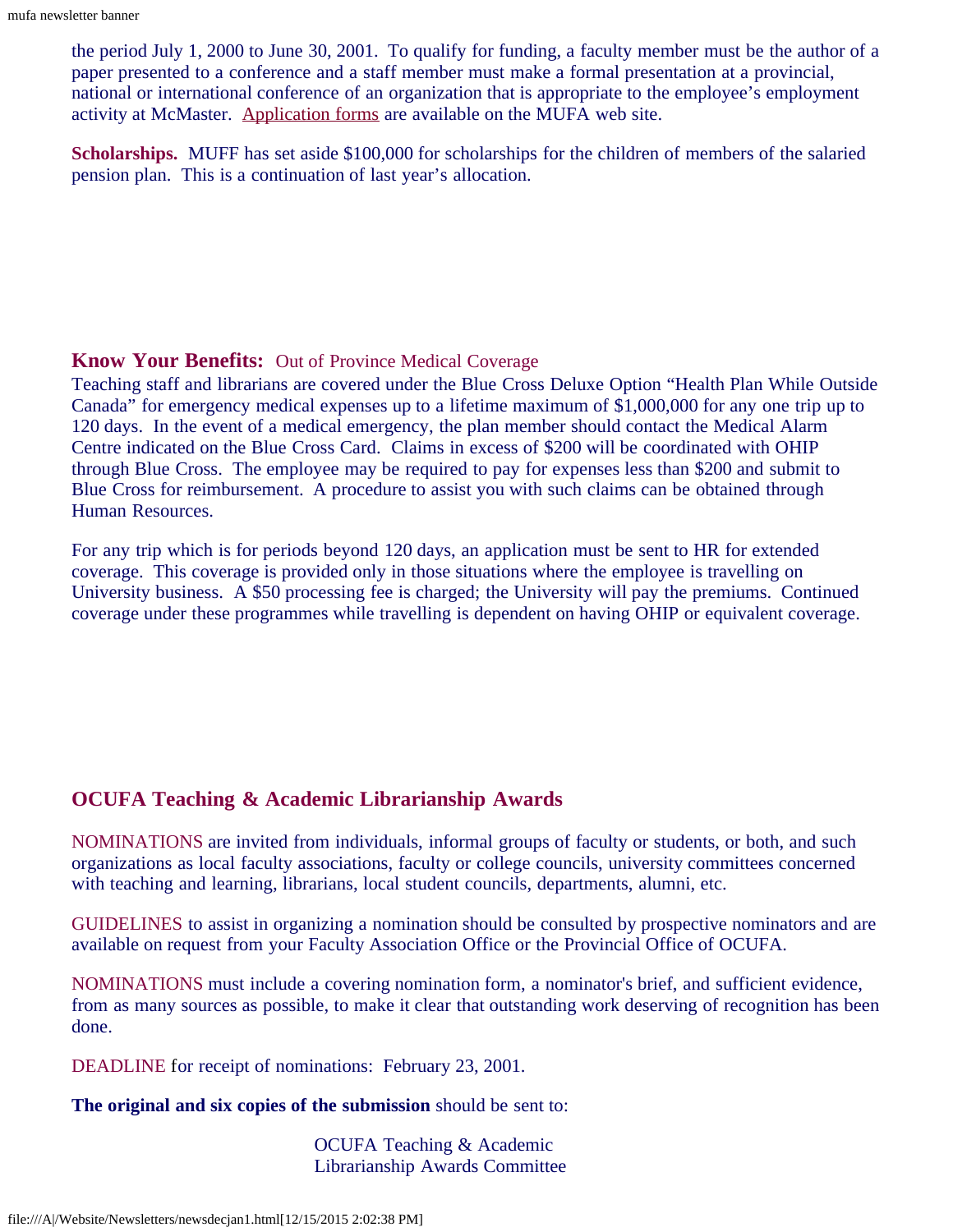#### 27 Carlton Street, Suite 400 Toronto, Ontario M5B 1L2

#### INQUIRIES TO: 416-979-2117 or your Faculty Association Office (ext. 24682; mufa@mcmaster.ca)

#### **MP Comments on SSHRC Funding**

Reform/Alliance MP Ted White (member for Lynn Valley) recently wrote this in response to a letter from a UBC professor:

Although I do not question that some of the research funded by the SSHRC has been quite constructive and forward-looking, I also know that much of it is not. For example, I cannot conceive of any way in which research in the fields of fine arts, classical studies, philosophy, anthropology, modern languages and literature, or medieval studies, which together accounted for over \$5.3 million in grants from SSHRC in the last fiscal year, contributes to any 'understanding of Canadian society of the challenges we face as we enter the 21st century.' Research into such fields, as far as my constituents are concerned, constitutes a personal past-time, and has no benefit to Canadian taxpayers. As their representative, I cannot justify funding such activities with their tax dollars.

#### **2001/2002 Executive**

#### $|2|$

<span id="page-6-0"></span>If you are interested in serving on the Faculty Association Executive or know of someone who would make an excellent candidate, please contact us: Hamilton Hall 103A; Ext. 24682; mufa@ mcmaster.ca). DEADLINE — FEBRUARY 28, 2001.

## **olunteers Needed!**

<span id="page-6-1"></span>A voluntary organization such as the McMaster University Faculty Association can succeed in serving the interests of its membership only to the extent that the members participate in formulating and executing policy. At any given time, approximately two dozen individuals carry the burden for all of the members and after a few years most of them are exhausted by the tasks which they have voluntarily borne. Their valuable experience and wisdom is then lost to us. The best way to lessen this attrition of talent is for more of the membership to give some time and effort to the Association. If you are not interested in putting your name forward for the Executive Committee, please use the form below to let us know if you would like to participate in MUFA's efforts by serving on one of the following committees.